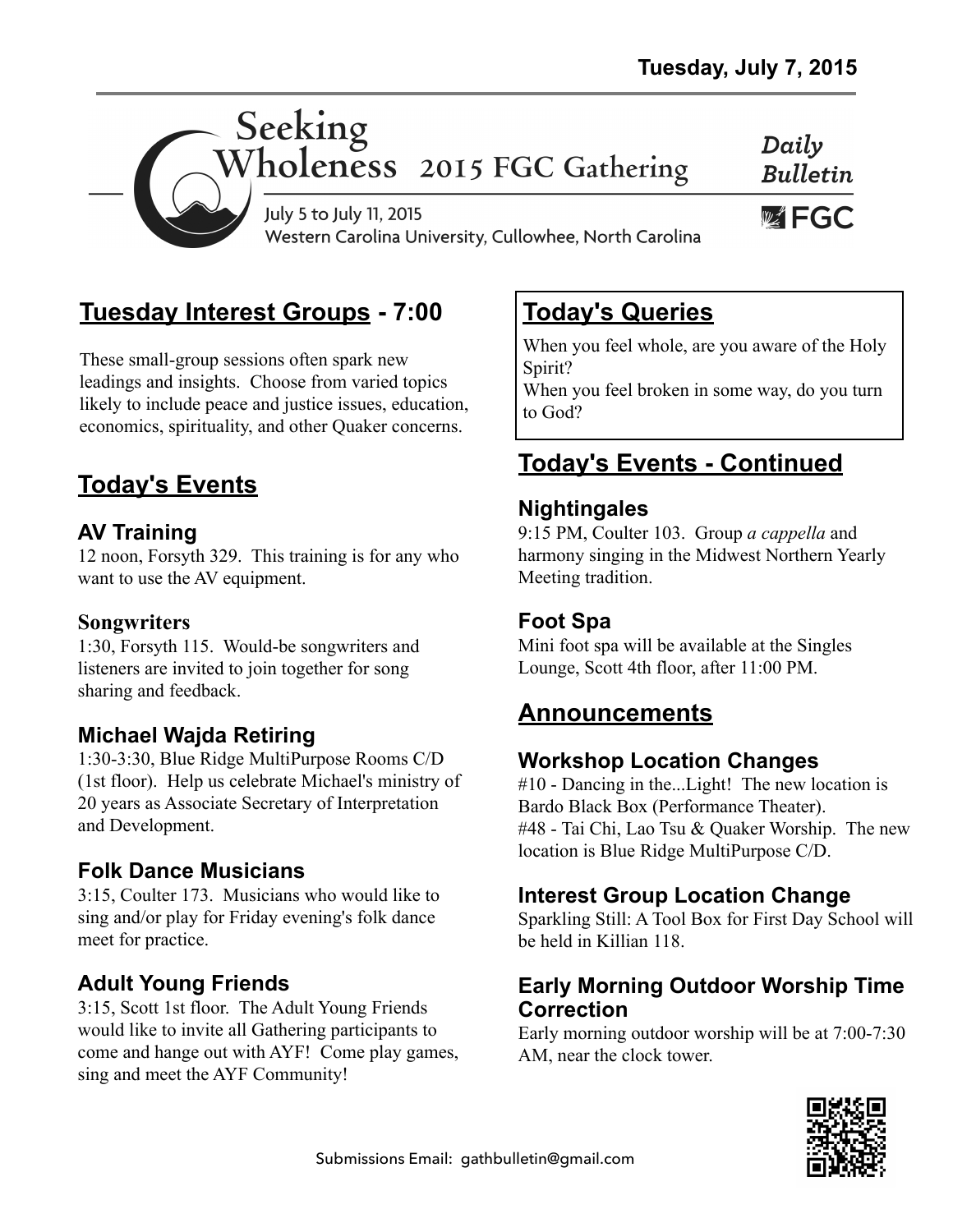# **Announcements - Continued**

#### **Additional Interest Group Quakers and 1964's Mississippi Freedom Summer -** *Brenda Beadenkopf*

Using PowerPoint, role-playing, Q&A, and discussion, learn of the Summer Project, its effect on the nation and how Quakers working as staff nonviolence trainers felt about the disappearance of men they had helped train. Participate in role-playing using Charlie Walker's and George Lakey's handbooks, notes, and personal stories.

#### **Cherokee Land Clarified**

FGC Gathering is near Cherokee, NC and two of our field trips go to the Oconaluftee Indian Village and the Cherokee Museum and Qualla Gallery. The place the Eastern Band of the Cherokee call home is the Qualla Boundary. It is not land assigned by the Federal Government as a "reservation" but land purchased by the band in the 1870s and established as a land trust under federal protection.

### **The Leaveners Songbook**

The Leaveners, a British Quaker-based group promoting the arts, has published a new songbook. A display copy and flyer are available for viewing at the Quaker Universalist display on 3rd floor of the UC near the Gathering Bookstore.

#### **Labyrinth**

Pagan Friends invite everyone on campus to walk the labyrinth, which can be found laid out on the grass between the clock tower and the parking lot. Many thanks to everyone who helped us build it on Sunday!

## **FGC T-Shirt Pick-up**

If you pre-purchased a t-shirt, please pick it up at the Information Desk in the UC.

### **Couple Enrichment Leader Group**

FGC Couple Enrichment Leaders, let's get together in Killian 304 at 1:30 on Thursday for fellowship and to hear more about how the CE ministry is being experienced and tended among us at this Gathering and beyond.

#### **Dining Room Updates Accessibility**

People with accessibility needs and/or small children are welcome to go to the front of lines in the dining room. If this applies to you, please feel empowered to take care of your needs by doing this! If you observe someone doing this, please trust that they know their needs best and make room for them to go ahead.

#### **Vegetarians and Vegans**

Self-service food will be available at the International Grill in the dining room.

#### **Facilities and Hours**

Use swipe cards in the Courtyard Dining Hall. Hours are:

| Breakfast | 7 am - 9:30 am   |
|-----------|------------------|
| Lunch     | 11 am $-1:30$ pm |
| Dinner    | 5 pm - 7:30 pm   |

Other facilities available (for cash purchase): Einstein Bros Bagels - M-F, 7 am - 2 pm Burger Studio & Which Wich -M-F 11 am - 8 pm Courtyard C-Store - M-Su, 10 am - 10:30 pm Starbucks - M-F, 7:30 am - 4 pm Java City - Library - M-F, 8 am - 2 pm

#### **Simple Meal**

Right Sharing of World Resources is sponsoring a simple meal of beans and rice for lunch today in the main upstairs dining room - salad and dessert are not included. If you are not able to eat a simple meal and have registered for a regular meal it will be served in the main dining room also. This is an opportunity for reflection on the abundance and choices available to us and how we connect with others.

#### **Quiet (Not Silent) Dining Area**

There is a dining area downstairs for quiet conversation.